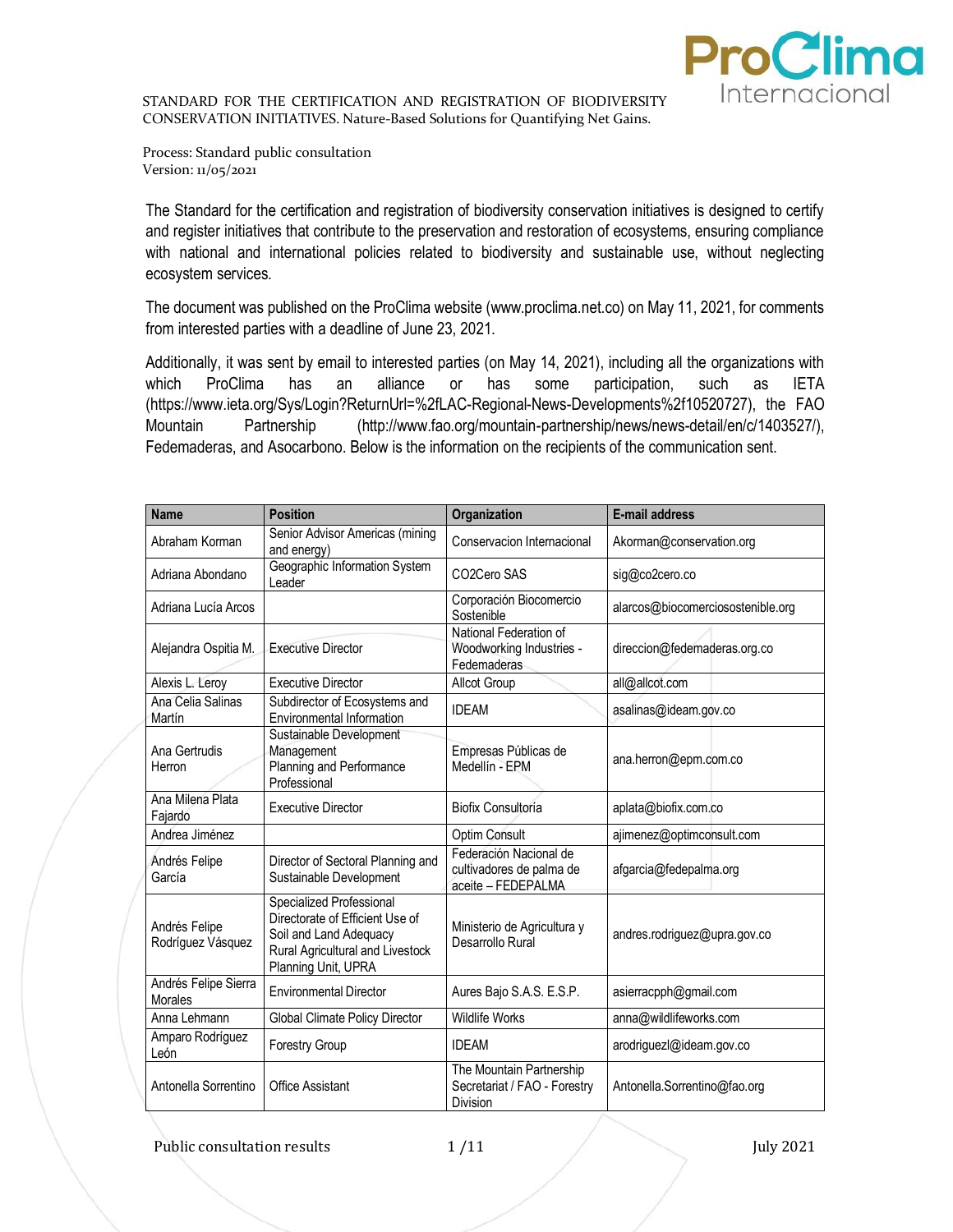

Process: Standard public consultation Version: 11/05/2021

| <b>Name</b>                       | <b>Position</b>                                    | Organization                                                                                                          | E-mail address                   |
|-----------------------------------|----------------------------------------------------|-----------------------------------------------------------------------------------------------------------------------|----------------------------------|
| Asocarbono                        | Communications                                     | Asocarbono                                                                                                            | comunicaciones@asocarbono.org    |
| Astrid Gil Gallego                | Forestry Planning Coordinator                      | Duratex Colombia                                                                                                      | astrid.gil@duratex.com.co        |
| Beatríz Zapata<br>Arbeláez        | Senior REDD+ Project<br>Coordinator                | South Pole Carbon Asset<br>Management S.A.S.                                                                          | b.zapata@southpole.com           |
| Consultors<br>Ambientals          |                                                    | Cando Bionergy                                                                                                        | candobionenergy@outlook.com      |
| Carlos Trujillo                   | <b>Director</b>                                    | Cercarbono                                                                                                            | ctrujillo@cercarbono.com         |
| Clara Ligia Solano                | <b>Director</b>                                    | Fundación Natura                                                                                                      | csolano@natura.org.co            |
| Cesar Garay                       | Structuring - Xaverian Water<br>Institute          | Universidad Javeriana                                                                                                 | cegaray@gmail.com                |
| <b>Christian Dannecker</b>        | Colombia Director                                  | South Pole Carbon Asset<br>Management S.A.S.                                                                          | c.dannecker@southpole.com        |
| Christian Ehrat                   | Consultant                                         |                                                                                                                       | christian.ehrat@gmail.com        |
| Constantino<br>Hernández          | Deputy Director of Environmental<br><b>Studies</b> | <b>IDEAM</b>                                                                                                          | chernandez@ideam.gov.co          |
| Daniel Sanín Llano                | Manager                                            | Empresa Reforestadora Pro-<br>Oriente                                                                                 | dsanin@prooriente.com.co         |
| Daniela Herrera<br>Serna          | Project Director for the carbon<br>tax in Colombia | South Pole Carbon Asset<br>Management S.A.S.                                                                          | d.herrera@southpole.com          |
| Diana Carolina<br>Avella Ostos    | Value Added Leader                                 | Federación Nacional de<br>cultivadores de palma de<br>aceite - FEDEPALMA                                              | davella@fedepalma.org            |
| Diana Catalina<br>Chaparro        | Value Added Analyst                                | Corporación Centro de<br>Investigación en Palma de<br>Aceite, Cenipalma                                               | dchaparrot@cenipalma.org         |
| Dora Cecilia Robayo               | Sectorial assistant                                | Organismo Nacional de<br>Acreditación                                                                                 | dora.robayo@onac.org.co          |
| Edna Julieth<br>Villarraga Farfán | Research and Projects<br>Coordinator               | Organismo Nacional de<br>Acreditación                                                                                 | julieth.villarraga@onac.org.co   |
| Eduardo Uribe-<br>Botero          | <b>Director</b>                                    | Optim consult                                                                                                         | euribe@optimconsult.com          |
| Eduwin Hincapié<br>Peñaloza       | Entrepreneurship Ecosystem<br>Director             | Fundación Cataruben                                                                                                   | ecoemprende@cataruben.org        |
| Erika Andrea Flórez               | Carbon Operator                                    | Terra Commodities S.A.S.                                                                                              | info@terracommodities.net        |
| Erika Lucía Urrego                | UT Validation and Verification<br>Professional     | Instituto Colombiano de<br>Normas Técnicas y<br>Certificación - Icontec                                               | eurrego@icontec.org              |
| Fabio Arjona<br>Hincapié          | <b>Vice President</b>                              | Consrvacion Internacional                                                                                             | farjona@conservation.org         |
| Federico López                    | <b>Commercial Director</b>                         | CO2Cero SAS                                                                                                           | federico@co2cero.co              |
| Federico Ortíz Mejía              | Director                                           | Terra Commodities S.A.S.                                                                                              | fortiz@terracommodities.net      |
| Fernando Henao<br>Velasco         | Sustainable Rural Development<br>Director          | Departamento Nacional de<br>Planeación                                                                                | fhenao@dnp.gov.co                |
| Francisco Bejarano<br>Rodríguez   | President                                          | Organización Pajonales<br>S.A.S.                                                                                      | francisco.bejarano@pajonales.com |
| Francisco Quiroga<br>Zea          | Manager                                            | MEDIAMOS F & M S.A.S.                                                                                                 | mediamosfym@hotmail.com          |
| Gerardo Ojeda                     | Professor and Research<br>Associate                | Universidad Abierta y a<br>Distancia UNAD<br>Centre de Recerca Ecològica<br>i Aplicacions Forestals<br>CREAf (España) | g.ojeda@creaf.uab.cat            |

Public consultation results 2 /11 July 2021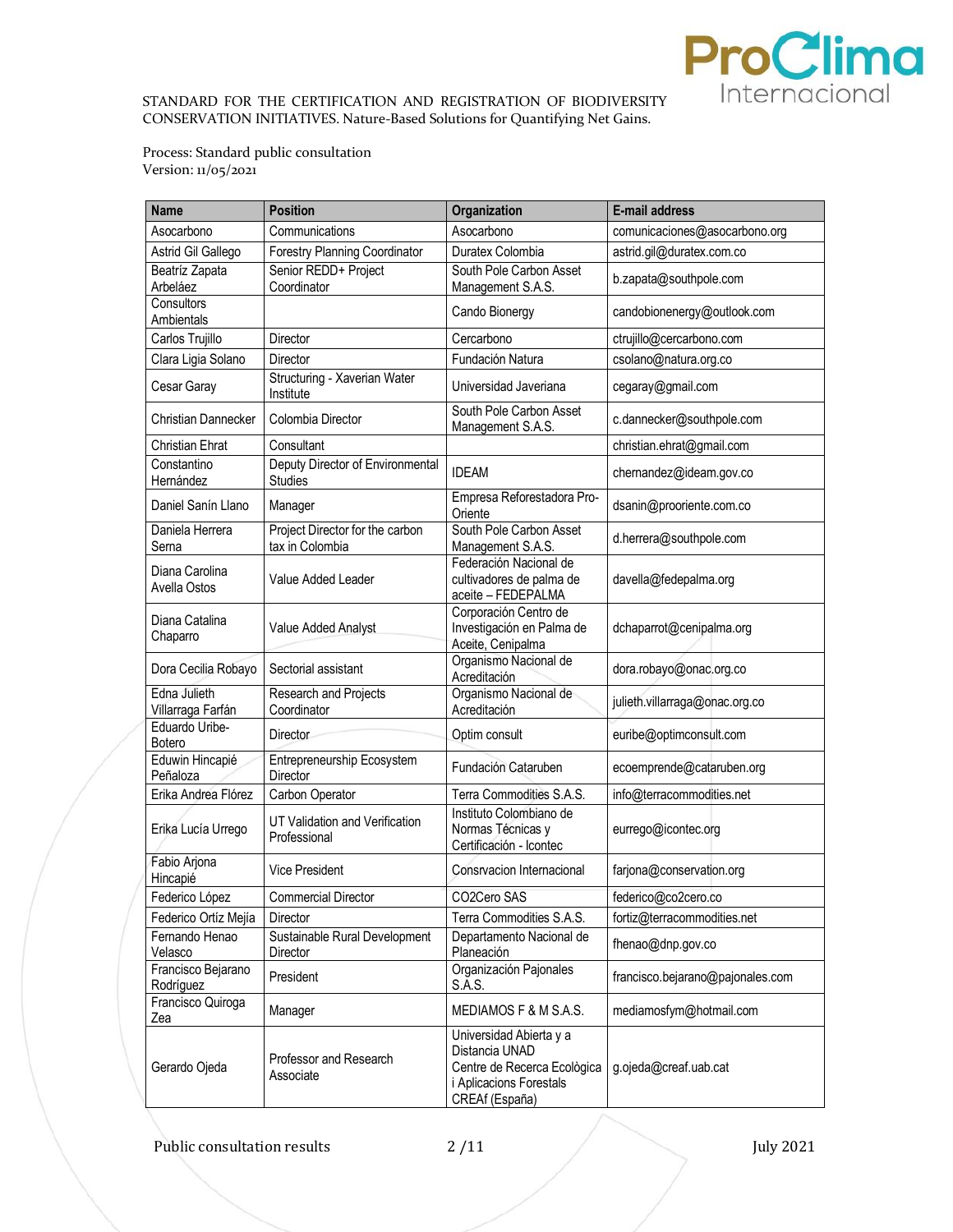

Process: Standard public consultation Version: 11/05/2021

| <b>Name</b>                                | <b>Position</b>                                                                   | Organization                                                             | E-mail address                            |
|--------------------------------------------|-----------------------------------------------------------------------------------|--------------------------------------------------------------------------|-------------------------------------------|
| Gustavo Andrade                            | Sustainable Development                                                           | ISA Interconexión Eléctrica                                              | gandrade@isa.com.co                       |
| Reginato                                   | Management                                                                        | S.A. E.S.P.                                                              |                                           |
| Harold Santana<br>Rivera                   | Núcleo Forestal La Primavera -<br>Kajú Corporation S.A.S.                         | Organización La Primavera                                                | haroldsantana@proyectosforestales.co<br>m |
| Henry Garay                                | <b>Director</b>                                                                   | Corporación Ambiental<br><b>Empresarial CCB</b>                          | henry.garay@ccb.org.co                    |
| Inés Adriana Pachón<br>Ruiz                | Professional Master Agricultural<br>Risk Management Unit                          | Fondo para el<br>Financiamiento del Sector<br>Agropecuario - FINAGRO     | ipachon@finagro.com.co                    |
| Inés Cavelier Franco                       | Deputy Technical Director                                                         | Patrimonio Natural                                                       | icavelier@patrimonionatural.org.co        |
| <b>Isabel Cristina</b><br>Giraldo          | Sustainable Development<br>Management<br>Planning and Performance<br>Professional | Empresas Públicas de<br>Medellín - EPM                                   | Isabel.Giraldo.Ospina@epm.com.co          |
| Ivette Liliana Ríos                        | Senior Professional                                                               | Fondo para el<br>Financiamiento del Sector<br>Agropecuario - FINAGRO     | irios@finagro.com.co                      |
| <b>Ivonne Maritza</b><br>Casallas Martínez | Global Change Group                                                               | <b>IDEAM</b>                                                             | lcasallas@ideam.gov.co                    |
| Jaime González<br>Triana                   | Director of the Commercial and<br>Strategic Management Unit                       | Federación Nacional de<br>cultivadores de palma de<br>aceite - FEDEPALMA | jgonzalez@fedepalma.org                   |
| Javier Darío<br>Aristizábal                | Climate Change and Risk<br>Management Directorate                                 | Ministerio de Ambiente y<br>Desarrollo Sostenible                        | jaristizabal@minambiente.gov.co           |
| Jessica Wade-<br>Murphy de Jiménez         | Manager                                                                           | Atmosphere Alternative                                                   | jwm@atmospherealternative.com             |
| Jesús Alberto<br>García Núñez              | Processing Program Coordinator<br>- Cenipalma                                     | Corporación Centro de<br>Investigación en Palma de<br>Aceite, Cenipalma  | jgarcia@cenipalma.org                     |
| Jesús Rivera                               | <b>Director</b>                                                                   | Organización La Primavera                                                | jesusrivera@proyectosforestales.com       |
| Jhoanata Bolívar<br>Cardona                | Forestry and Land Use Project<br>Manager - Global                                 | South Pole Carbon Asset<br>Management S.A.S.                             | j.bolivar@southpole.com                   |
| Jordi Cañas                                |                                                                                   | Cando Bionergy                                                           | canassala@gmail.com                       |
| Jorge Girón Leuro                          | Director                                                                          | <b>Visso Consultores SAS</b>                                             | jgiron@vissoconsultores.com               |
| José Francisco<br>Charry Ruiz              | <b>Technical Director</b><br>Climate Change and Risk<br>Management Directorate    | Ministerio de Ambiente y<br>Desarrollo Sostenible                        | jcharry@minambiente.gov.co                |
| José Luis Fuentes                          | Climate Change Manager                                                            | Asociación Española de<br>Normalización y Certificación<br>- AENOR       | jfuentes@aenor.com                        |
| José Luis Rivera                           | <b>Operations Director</b>                                                        | CO2Cero SAS                                                              | jose.rivera@co2cero.co                    |
| Juan Andrés López<br>Silva                 | Director                                                                          | Carbo Sostenible                                                         | jlopezsilva@carbosostenible.com           |
| Juan Carlos Cuesta                         | Senior Partner                                                                    | Cuesta & Asociados                                                       | juancuesta@cuestalawyers.com              |
| Juan David Morales<br>Barco                | Project Director                                                                  | Biofix Consultoría                                                       | Proyectos@biofix.com.co                   |
| Juan David Mira<br>Martínez                | Project Coordinator                                                               | South Pole Carbon Asset<br>Management S.A.S.                             | j.mira@southpole.com                      |
| Juan Fernando<br>Patiño Díez               | Sustainability Specialist - Jaguar<br><b>Connection Program Coordinator</b>       | ISA Interconexión Eléctrica<br>S.A. E.S.P.                               | jpatino@isa.com.co                        |
| Juliana M. Correa<br>Osorio                | Project Coordinator                                                               | <b>MGM Innova Consulting</b>                                             | jcorrea@mgminnova.com                     |
| Kim Myers                                  |                                                                                   | <b>Forest Trends</b>                                                     | kmyers@forest-trends.org                  |

Public consultation results 3/11 July 2021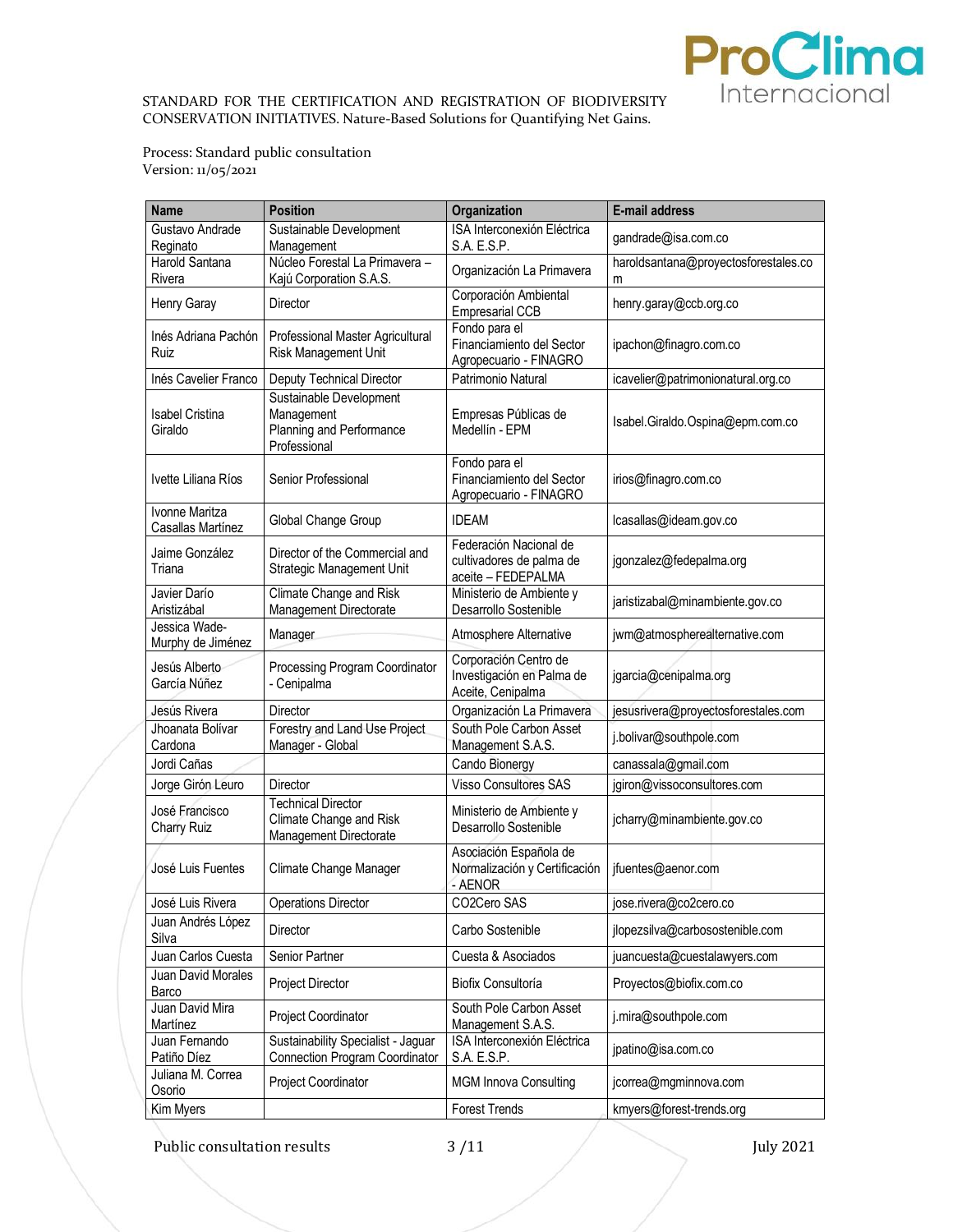

Process: Standard public consultation Version: 11/05/2021

| <b>Name</b>                   | <b>Position</b>                                                                             | Organization                                                                                                                      | E-mail address                                  |
|-------------------------------|---------------------------------------------------------------------------------------------|-----------------------------------------------------------------------------------------------------------------------------------|-------------------------------------------------|
| Laura María Pirela            | Operations and Treasury<br>Coordinator                                                      | Allcot Group                                                                                                                      | Imp@allcot.com                                  |
| Leslie L.<br>Durschinger      | Founder, Director                                                                           | Terra Global Capital                                                                                                              | leslie.durschinger@terraglobalcapital.co<br>m   |
| Lina Sofía Cuenca             | Legal Director                                                                              | Fondo para la Acción<br>Ambiental y la Niñez - Fondo<br>Acción                                                                    | scuenca@fondoaccion.org                         |
| Lorena Franco                 | Deputy Director                                                                             | Fundación Natura                                                                                                                  | Lfranco@natura.org.co                           |
| Luis Fernando Jara            | Director                                                                                    | Programa Páramos y<br><b>Bosques</b>                                                                                              | ljara@paramosybosques.org                       |
| Luisa Fernanda<br>López       |                                                                                             | Corporación Biocomercio<br>Sostenible                                                                                             | lflopez@biocomerciosostenible.org               |
| Margarita Pava<br>Medina      | Professional in climate change                                                              | <b>ECOPETROL</b>                                                                                                                  | Margarita.pava@ecopetrol.com.co                 |
| María Catalina<br>Becerra     | Consultant                                                                                  |                                                                                                                                   | cata007201@gmail.com                            |
| María Rivera                  | <b>Forestry Projects</b>                                                                    | Organización La Primavera                                                                                                         | proyectosforestales@proyectosforestale<br>s.com |
| Mauricio Rodríguez<br>Castro  | <b>General Director</b>                                                                     | CO2Cero SAS                                                                                                                       | mauricio@co2cero.co                             |
| Miguel López<br>Delgado       | Auditor                                                                                     | Asociación Española de<br>Normalización y Certificación<br>- AENOR                                                                | mlopezd@aenor.com                               |
| Miguel Rodríguez<br>Melo      | Member/Councilor                                                                            | Departamento Administrativo<br>de Ciencia, Tecnología e<br>Innovación - COLCIENCIAS/<br>Species Survival Commision<br><b>UICN</b> | mrodrguezmelo@gmail.com                         |
| Minerva López                 | Environmental Scientist - GHG<br>Verifier                                                   | Ruby Canyon México                                                                                                                | mlopez@rubycanyoneng.com                        |
| Natalia Arango<br>Vélez       | <b>Executive Director</b>                                                                   | Fondo para la Acción<br>Ambiental y la Niñez - Fondo<br>Acción                                                                    | narango@fondoaccion.org                         |
| Olga Puentes                  | Sector Coordinator                                                                          | Organismo Nacional de<br>Acreditación                                                                                             | olga.puentes@onac.org.co                        |
| Paulo Hernández               | Natural Capital Area Director                                                               | Forestry consulting Group<br>S.A.S.                                                                                               | paulo.hernandez@fcgsas.com                      |
| Poligrow Colombia<br>SAS      |                                                                                             | Poligrow Colombia SAS                                                                                                             | infocolombia@poligrow.com                       |
| Fundación Poligrow            |                                                                                             | Fundación Poligrow                                                                                                                | info@fundacionpoligrow.org                      |
| Electrimapiri                 |                                                                                             | Electrimapiri                                                                                                                     | electrimapiri@electrimapiri.com                 |
| Rainforest Alliance           | Information                                                                                 | Rainforest Alliance                                                                                                               | info@ra.org                                     |
| Raúl González Mitre           | President                                                                                   | Deutsche Certification Body                                                                                                       | direccion@deutschecertificationbody.de          |
| Raúl Jaime<br>Hernández       | <b>Environment Program</b><br>Coordinator                                                   | Federación Nacional de<br>Cafeteros de Colombia                                                                                   | RaulJaime.Hernandez@cafedecolombia<br>.com      |
| Raúl Mitre                    |                                                                                             | <b>Tuv Nord</b>                                                                                                                   | rmitre@tuv-nord.com                             |
| Ricardo Lopes                 | <b>Executive Director Latin America</b>                                                     | EARTHOOD Services<br>Private Limited ESLP                                                                                         | ricardo.lopes@earthood.in                       |
| Ricardo Lopes                 |                                                                                             | Verifit                                                                                                                           | ricardo@verifit.com.br                          |
| Rubén Darío<br>Guerrero Useda | Coordinator of the Integrated<br>Management of Forests and<br>Forest Reserves Group Forest, | Ministerio de Ambiente y<br>Desarrollo Sostenible                                                                                 | rdguerrero@minambiente.gov.co                   |

Public consultation results 4 /11 July 2021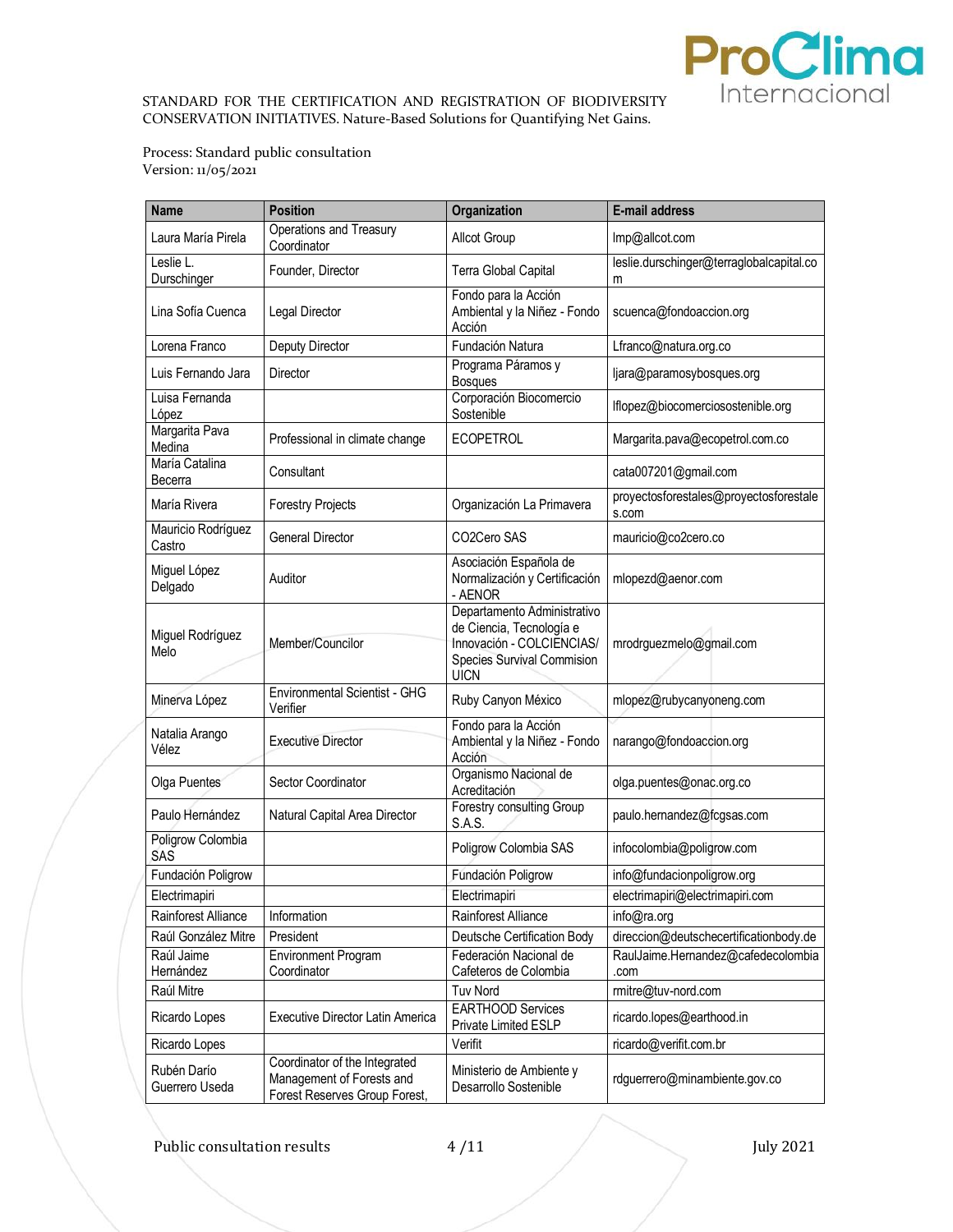

Process: Standard public consultation Version: 11/05/2021

| <b>Name</b>                   | <b>Position</b>                                       | Organization                                                                    | <b>E-mail address</b>                    |
|-------------------------------|-------------------------------------------------------|---------------------------------------------------------------------------------|------------------------------------------|
|                               | Biodiversity and Ecosystem<br>Services Division       |                                                                                 |                                          |
| Sandra Duarte                 | Manager                                               | Fundación Cataruben                                                             | gerencia@cataruben.org                   |
| Sandra Giovanna<br>Galán      | Project Officer                                       | Fundación Natura                                                                | sgalan@natura.org.co                     |
| Samantha Abear                | Knowledge and Information<br>Consultant               | Mountain Partnership<br>Secretariat/FAO - Forestry<br>Division                  | Samantha.Abear@fao.org                   |
| Santiago J. Arango            | <b>Technical Manager</b>                              | Optim Consult                                                                   | sarango@optimconsult.com                 |
| Stephen Scofield              | <b>Vice President Business</b><br>Development         | <b>Mullion Group</b>                                                            | stephen.socfield@mulliongroup.com        |
| Stephen Donofrio              | Director                                              | Forest Trends' Supply<br>Change &<br>Ecosystem Marketplace Initia<br>tives      | sdonofrio@ecosystemmarketplace.com       |
| Valeria Enciso<br>Coaña       | Project Manager                                       | Mexico <sub>2</sub>                                                             | venciso@mexico2.com.mx                   |
| Valeria Hincapié<br>Bohórquez | <b>Sustainability Analyst</b>                         | ISA Interconexión Eléctrica<br>S.A. E.S.P.                                      | vhincapie@isa.com.co                     |
| William Giovanny<br>Laguado   | <b>Executive Director</b>                             | Centro de Investigación en<br>Ecosistemas y Cambio<br>Global, Carbono & Bosques | williamlaguado@carbonoybosques.org       |
| Xiomara Lucía<br>Sanclemente  | Leader in Biodiversity, Offsets<br>and Investment 1%. | Ecopetrol                                                                       | xiomara.sanclemente@ecopetrol.com.c<br>O |

During the public consultation period, comments and suggestions were received from the National Federation of Coffee Growers of Colombia and Alvaro Vallejo.

As a result of the public consultation process, version 1.0 of the document is presented. Annex A (below) presents the observations, comments or suggestions, and clarifications or adjustments resulting from the process.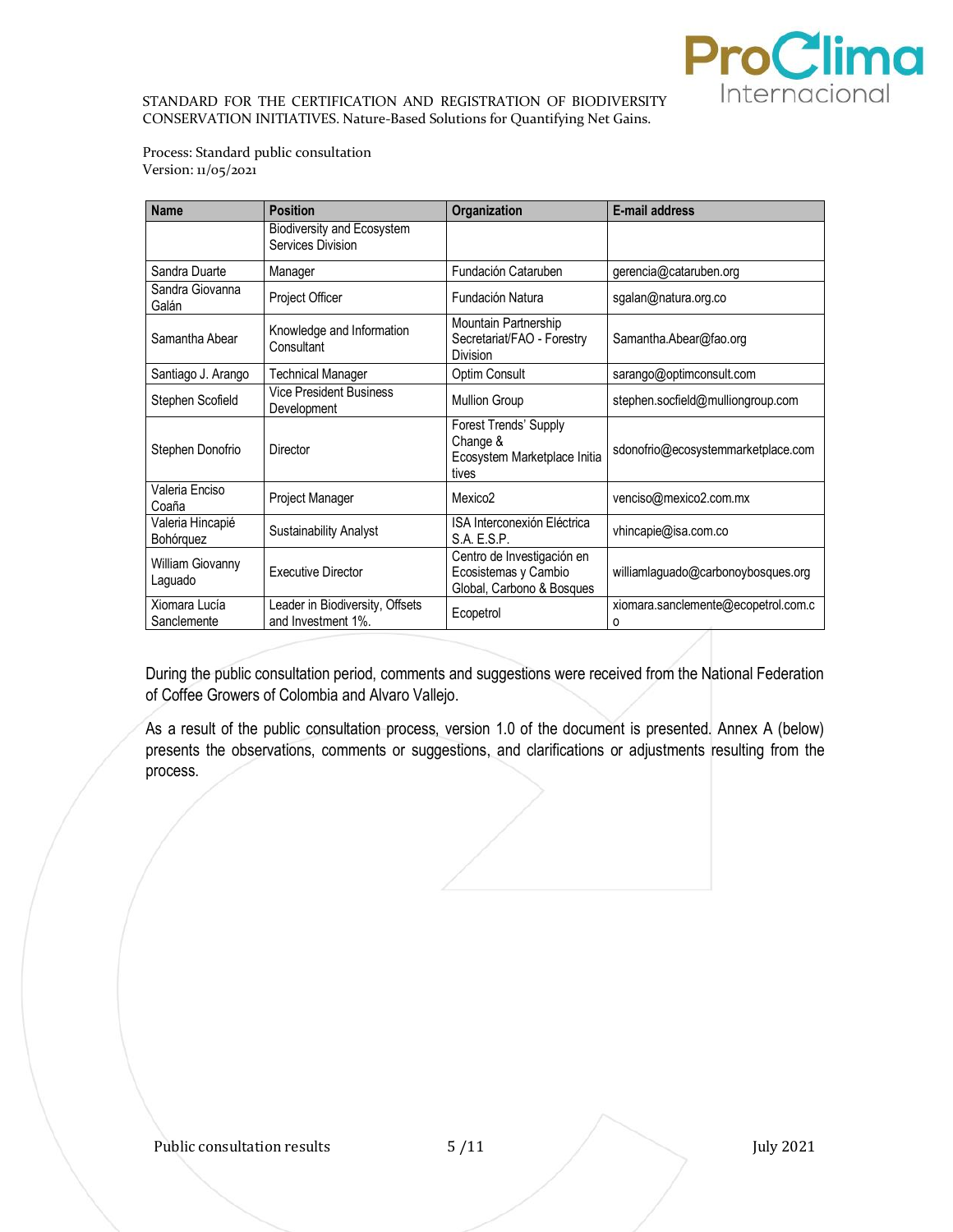

## **ANNEX A. Public consultation Biodiversity Standard**

Name **Alvaro Vallejo** Position **Not available** Organization **Not available** E-mail address availejor@gmail.com **Date Date Example 21** File received by e-mail on May 31, 2021

| $N^{\circ}$ | Reference<br>(Section and<br>page in the<br>document) | Comment, observation or suggestion                                                                                                                                                                                                                                                                                                                                                                               | Clarification / Adjustment                                                                                                                                                                                                                                                                                                                                                                                                                                                                                                                                                 |
|-------------|-------------------------------------------------------|------------------------------------------------------------------------------------------------------------------------------------------------------------------------------------------------------------------------------------------------------------------------------------------------------------------------------------------------------------------------------------------------------------------|----------------------------------------------------------------------------------------------------------------------------------------------------------------------------------------------------------------------------------------------------------------------------------------------------------------------------------------------------------------------------------------------------------------------------------------------------------------------------------------------------------------------------------------------------------------------------|
|             | Title                                                 | Nature-Based Solutions (NBS) is a<br>concept and standard developed since<br>2012 by the International Union for<br>Conservation of Nature (IUCN). The<br>Proclima standard appropriates the term<br>but does not follow the guidelines of the                                                                                                                                                                   | Although the concept has been defined by IUCN, we believe it is inappropriate to state that<br>ProClima "appropriates" the term. They are terms that correspond to general concepts and<br>are used in different scenarios and by many organizations related to the subject. For example,<br>in the definition contained in Annex A of the document under consultation (ProClima, South<br>Pole. 2021), the IUCN definition is precisely related and refers to the source from which the<br>definition was taken (always respecting copyrights and intellectual property): |
|             |                                                       | <b>IUCN</b> standard itself. I consider the use of<br>the concept, especially in the title of the<br>standard, to be inappropriate, both from<br>the point of view of the authorship of the<br>concept and because the subtitle creates<br>confusion that the Proclima standard is                                                                                                                               | "The International Union for Conservation of Nature (IUCN) defines nature-based solutions as<br>"actions to protect, sustainably manage, and restore natural or modified ecosystems that<br>effectively and adaptively address societal challenges while simultaneously providing benefits<br>for human well-being and biodiversity." ( <sup>34</sup> https://blogs.iadb.org/sostenibilidad/es/que-son-las-<br>soluciones-basadas-en-la-naturaleza-y-por-que-son-importantes/)                                                                                             |
|             |                                                       | oriented towards biodiversity, but not                                                                                                                                                                                                                                                                                                                                                                           | On its website, IUCN itself states the following:                                                                                                                                                                                                                                                                                                                                                                                                                                                                                                                          |
|             |                                                       | towards verifying, designing and scaling<br>Nature-based Solutions, as the original<br>IUCN standard does. For an initiative to be<br>considered a "Nature-based Solution," it<br>must meet the eight criteria set out in the<br>NbS Standard. This subheading must<br>either be removed from your standard or<br>be approved by IUCN, explain its context<br>and scope, and make appropriate<br>clarifications. | "Nature-Based Solutions (NBS) is a new concept that encompasses all actions that rely on<br>ecosystems and the services they provide to respond to various societal challenges such as<br>climate change, food security or disaster risk." (https://www.iucn.org/node/28778).                                                                                                                                                                                                                                                                                              |
|             |                                                       |                                                                                                                                                                                                                                                                                                                                                                                                                  | World Wildlife (WWF) also refers to Nature-based Solutions, presents definitions, and sets out<br>some NbSs that serve as examples for taking actions to help us address the climate crisis<br>(https://www.worldwildlife.org/descubre-wwf/historias/en-que-consisten-las-soluciones-<br>basadas-en-la-naturaleza-y-como-pueden-ayudarnos-a-enfrentar-la-crisis-climatica):                                                                                                                                                                                                |
|             |                                                       |                                                                                                                                                                                                                                                                                                                                                                                                                  | "Nature-based solutions refer to a set of actions or policies that harness the power of nature to<br>address some of our most pressing societal challenges, such as the threat to water<br>availability, the increasing risk of natural disasters, or climate change."                                                                                                                                                                                                                                                                                                     |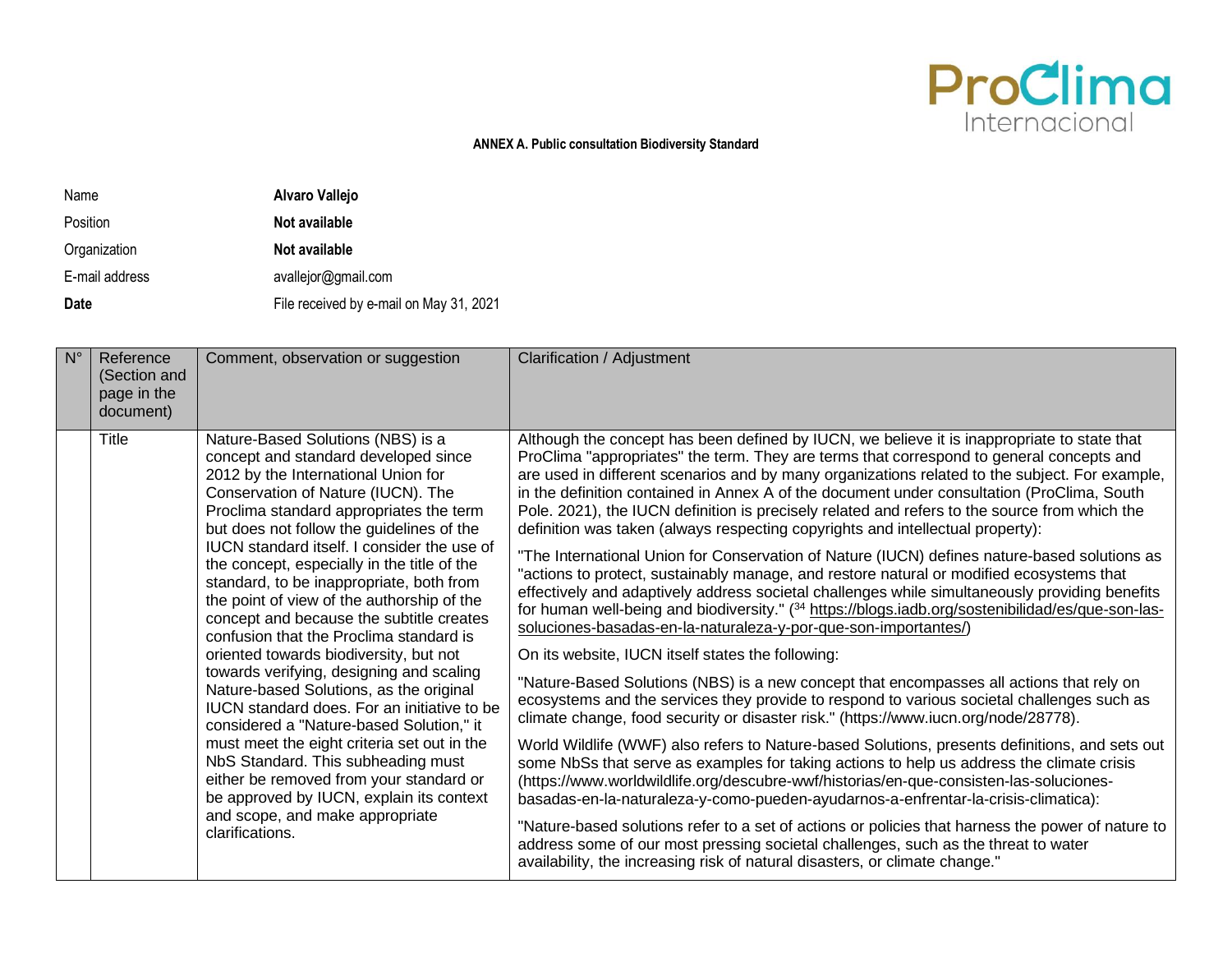

| $N^{\circ}$    | Reference<br>(Section and<br>page in the<br>document) | Comment, observation or suggestion                                                                                                                                                                                       | <b>Clarification / Adjustment</b>                                                                                                                                                                                                                                                                                                                                                                                                                                                                                                                                                                                                                                                                                                                                                                                                                                                                       |
|----------------|-------------------------------------------------------|--------------------------------------------------------------------------------------------------------------------------------------------------------------------------------------------------------------------------|---------------------------------------------------------------------------------------------------------------------------------------------------------------------------------------------------------------------------------------------------------------------------------------------------------------------------------------------------------------------------------------------------------------------------------------------------------------------------------------------------------------------------------------------------------------------------------------------------------------------------------------------------------------------------------------------------------------------------------------------------------------------------------------------------------------------------------------------------------------------------------------------------------|
|                |                                                       |                                                                                                                                                                                                                          | Now, it is clear that IUCN has prepared the "Global Standard for Nature-Based Solutions. A<br>simple framework for verifying, designing and scaling up the use of NBS"<br>(https://portals.iucn.org/library/sites/library/files/documents/2020-020-Es.pdf). It is pertinent to<br>clarify that the IUCN standard does not correspond to a model that obliges those who use the<br>term to comply with the standard or to "meet the eight criteria set out in the NbS standard". As<br>can be seen in the section (of the IUCN standard document) entitled What is the Standard, the<br>purpose of the Standard is found as follows:                                                                                                                                                                                                                                                                     |
|                |                                                       |                                                                                                                                                                                                                          | "Based on feedback from actual and potential NbS users, the Standard has been developed<br>as an enabling tool, intentionally avoiding creating a rigid regulatory framework in which fixed<br>and definitive thresholds are set on the outcomes that NbSs should achieve. Instead, the<br>Standard is designed to help users apply, learn from, and continuously improve the<br>effectiveness, sustainability, and adaptability of their interventions through NbS.                                                                                                                                                                                                                                                                                                                                                                                                                                    |
|                |                                                       |                                                                                                                                                                                                                          | The comment received explains the following: "the Proclima standard is oriented towards<br>biodiversity, but not towards verifying, designing and scaling Nature-based Solutions".<br>Precisely, it is worth confirming that, although the IUCN Standard contains a criterion related<br>to biodiversity (Criterion 3: "BNS results in a net gain in terms of biodiversity and ecosystem<br>integrity"), the ProClima standard includes among its objectives, the following: (b) define the<br>requirements to be taken into account by holders of biodiversity conservation initiatives to<br>implement plans, programs, projects, actions or activities that allow quantifying net biodiversity<br>gains; (c) provide the criteria and requirements for quantifying net biodiversity gains, which<br>clearly establishes different objectives between the IUCN Standard and the ProClima<br>Standard. |
| $\overline{2}$ | Page 6                                                | Some figures from the IUCN Red List of<br>Species are cited; however, the<br>publication from which these figures are<br>taken is not shown, and they differ from<br>the official IUCN data indicated on its<br>website. | The text to which the comment refers is as follows:<br>"In this regard, the IUCN Red List of Threatened Species notes that currently "of the 63,837<br>species assessed 19,817 are threatened with extinction, including 41% of amphibians, 33% of<br>reef-building corals, 25% of mammals, 13% of birds and 30% of conifers."<br>The quote is taken verbatim (hence the text in italics and enclosed in quotation marks) from<br>the IUCN website. As stated in the link contained in Footnote #3 of the document                                                                                                                                                                                                                                                                                                                                                                                      |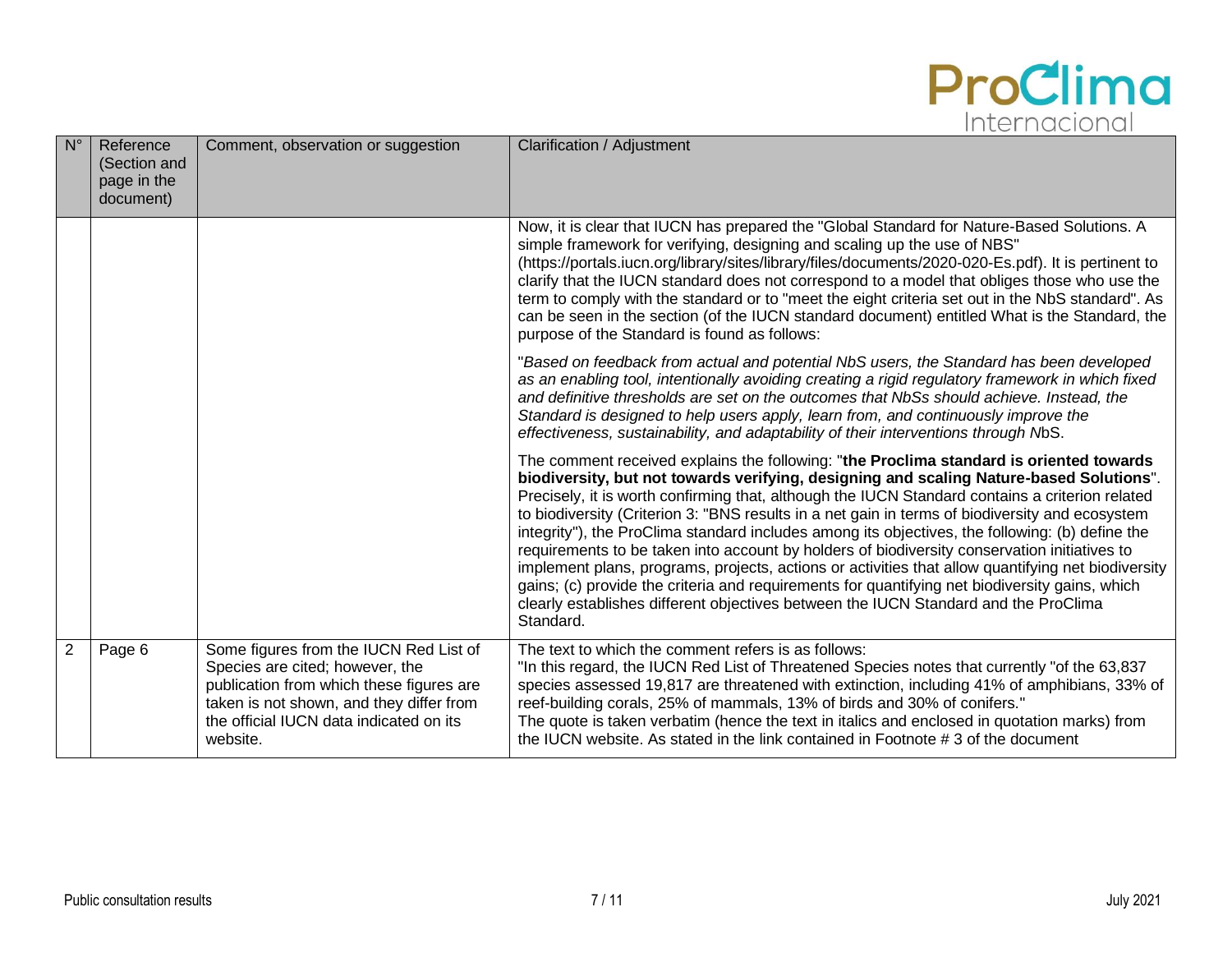

| $N^{\circ}$ | Reference<br>(Section and<br>page in the<br>document) | Comment, observation or suggestion                                                                                                                                                                                           | Clarification / Adjustment                                                                                                                                                                                                                                                                                                                                                                                                                                                                                                                                                                                                                                                                                                                                                                                                                                                                                                                                                                                                                                                                                                                                                                                                                                                                                                                                                                                                                                                                                                                                                                                 |  |
|-------------|-------------------------------------------------------|------------------------------------------------------------------------------------------------------------------------------------------------------------------------------------------------------------------------------|------------------------------------------------------------------------------------------------------------------------------------------------------------------------------------------------------------------------------------------------------------------------------------------------------------------------------------------------------------------------------------------------------------------------------------------------------------------------------------------------------------------------------------------------------------------------------------------------------------------------------------------------------------------------------------------------------------------------------------------------------------------------------------------------------------------------------------------------------------------------------------------------------------------------------------------------------------------------------------------------------------------------------------------------------------------------------------------------------------------------------------------------------------------------------------------------------------------------------------------------------------------------------------------------------------------------------------------------------------------------------------------------------------------------------------------------------------------------------------------------------------------------------------------------------------------------------------------------------------|--|
|             |                                                       |                                                                                                                                                                                                                              | (https://www.iucn.org/es/regiones/am%C3%A9rica-del-sur/nuestro-trabajo/pol%C3%ADticas-<br>Home > Regiones > América del Sur > Nuestro trabajo > Políticas de Biodiversidar<br>América del Sur<br>Home Quiénes somos Miembros Involúcrate Nuestro trabajo Nuestros Proyectos Noticias<br>Publicaciones                                                                                                                                                                                                                                                                                                                                                                                                                                                                                                                                                                                                                                                                                                                                                                                                                                                                                                                                                                                                                                                                                                                                                                                                                                                                                                      |  |
|             |                                                       |                                                                                                                                                                                                                              | Lista Roja de UICN<br>Nuestro trabajo<br>Descargas<br>Valorar y conservar la naturaleza<br>UICN-Sur trabaja activamente en la promoción de la Meta 11 de Aichi sobre especies amenazadas, a<br><b>R</b> Publicaciones de Listas y Libros<br>través de la promoción de la herramienta de conservación "Lista Roja de Especies Amenazas de UICN<br>Rojos en América del Sur<br>Gobernanza efectiva y equitativa de<br>los recursos naturales<br>Talleres y procesos nacionales se han acompañado en Colombia, Perú, Ecuador, Brasil, Argentina,<br>Uruguay, Bolivia, entre otros, Asimismo, se ha apovado la producción de Libros Roios en Ecuador<br>Soluciones basadas en la naturaleza<br>(mamíferos y aves); Uruguay (Aves); y la Lista Roja de Brasil. Otros esfuerzos han incluido la evaluación<br>para hacer frente a los retos de la                                                                                                                                                                                                                                                                                                                                                                                                                                                                                                                                                                                                                                                                                                                                                                |  |
|             |                                                       |                                                                                                                                                                                                                              | Enlaces<br>sociedad<br>de especies de interés comercial, como los peces en la Cuenca del río de la Plata, como forma de<br>promover el uso sostenible de estas especies.<br>Sitio web de la Lista Roja de Especies<br>La Lista Roia de Especies Amenazadas de UICN, como inventario mundial, permite alertar al respecto del<br>estado de la biodiversidad mundial; sus aplicaciones a nivel nacional permiten a los tomadores de<br>decisiones considerar las mejores opciones para la conservación de las especies<br>La información de la Lista Roja indica que la fuente de nuestros alimentos, medicinas y agua potable<br>además de los medios de subsistencia de millones de personas, podrían estar en riesgo con la rápida<br>disminución de las especies animales y vegetales del mundo. La Lista muestra que de las 63.837<br>especies evaluadas 19.817 están amenazadas por la extinción, incluvendo el 41% de los anfibios, 33% de<br>los corales formadores de arrecifes. 25% de los mamíferos. 13% de las aves y 30% de las coníferas. La<br>Lista Roja de la UICN es un indicador crítico de la salud de la biodiversidad del mundo<br>En América del Sur, son 14.060 especies evaluadas bajo los criterios de la Lista Roja de UICN, donde<br>4.445 se encuentran como amenazadas de extinción (es decir casi el 32% de las especies evaluadas). El<br>número de las más críticamente amenazadas asciende a 665, donde se encuentran desde el sapito<br>leopardo (Aromobates leopardalis), los monos araña (Ateles fusciceps e hybridus) hasta el laurel<br>almanegra (Magnolia mahechae) |  |
| 3           |                                                       | The correct acronym in Spanish is UICN<br>(in the text IUCN and UICN both appear).<br>Since Spanish is one of the official<br>languages of IUCN, it is not necessary to<br>use or describe the English acronym at<br>length. | de-biodiversidad/lista-roja-de-uicn). Last accessed:19.07.2021 (Again).<br>Home>Regiones >América del Sur> Nuestro Trabajo> Políticas de Biodiversidad.<br>Adjusted                                                                                                                                                                                                                                                                                                                                                                                                                                                                                                                                                                                                                                                                                                                                                                                                                                                                                                                                                                                                                                                                                                                                                                                                                                                                                                                                                                                                                                        |  |
| 4           |                                                       | It is not defined what criteria or<br>classification should be used to identify the<br>ecosystems present in the project area.                                                                                               | Section 3 (Scope) of the document under consultation states the following:<br>This document constitutes the Standard for the certification and registration of biodiversity<br>conservation initiatives. It provides the necessary set of principles and requirements for the<br>certification and registration of biodiversity conservation initiatives, as for the quantification of<br>Biodiversity Credits (hereinafter CoBs), ensuring that they comply with the conditions set out<br>in this Standard.                                                                                                                                                                                                                                                                                                                                                                                                                                                                                                                                                                                                                                                                                                                                                                                                                                                                                                                                                                                                                                                                                              |  |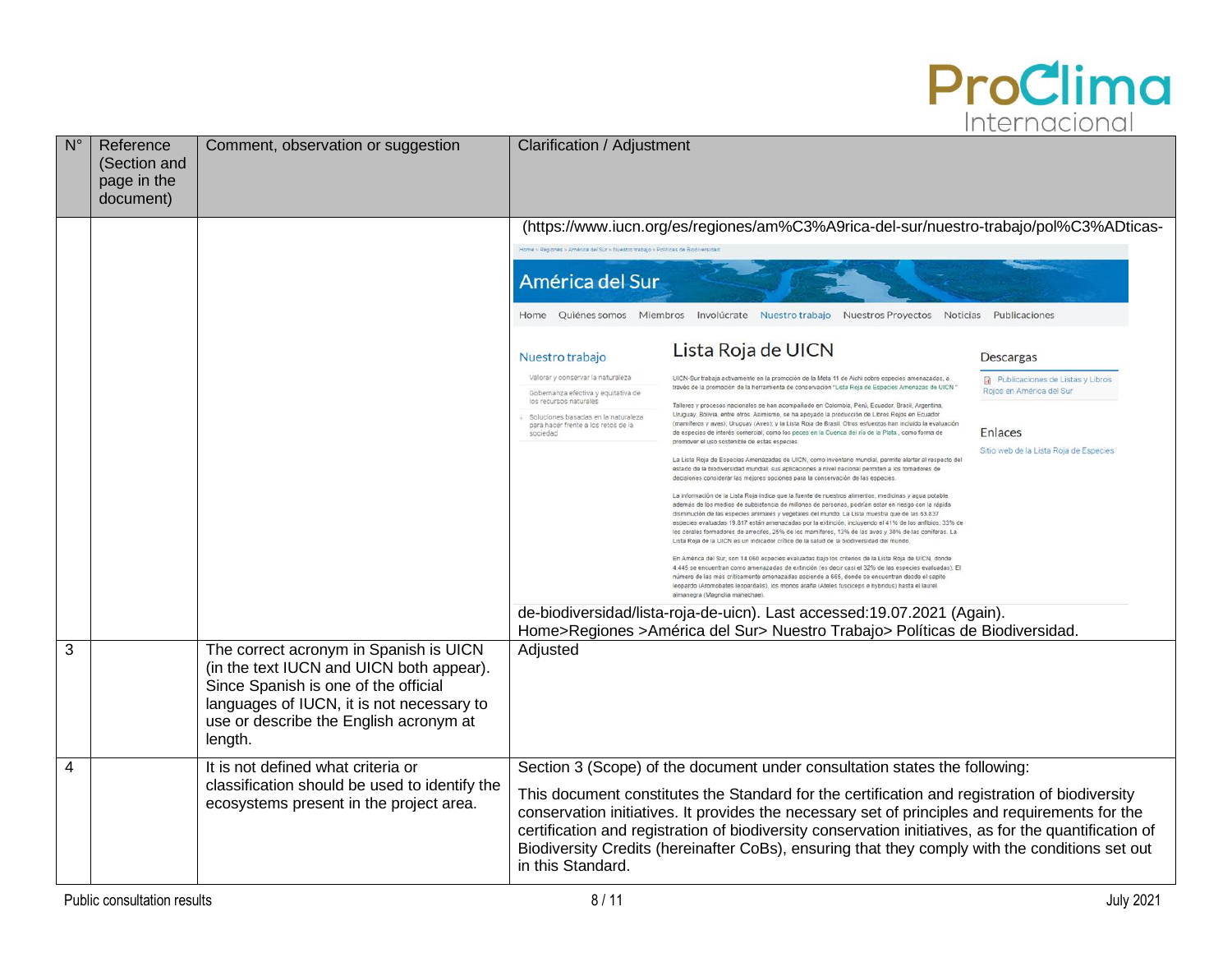

| $N^{\circ}$    | Reference<br>(Section and<br>page in the<br>document)                         | Comment, observation or suggestion                                                                                                                                                                                                                                                                                                                                                                                                                                                                                                                                                                                                                                                                                                                                                                                                                                                                                                         | Clarification / Adjustment                                                                                                                                                                                                                                                                                                                                                                                                                                                                                                                                                                                                                                                                                                                                                                                                                                                                                                                                                                                                                                                                                                                                                                                                                                                                                                                                                    |
|----------------|-------------------------------------------------------------------------------|--------------------------------------------------------------------------------------------------------------------------------------------------------------------------------------------------------------------------------------------------------------------------------------------------------------------------------------------------------------------------------------------------------------------------------------------------------------------------------------------------------------------------------------------------------------------------------------------------------------------------------------------------------------------------------------------------------------------------------------------------------------------------------------------------------------------------------------------------------------------------------------------------------------------------------------------|-------------------------------------------------------------------------------------------------------------------------------------------------------------------------------------------------------------------------------------------------------------------------------------------------------------------------------------------------------------------------------------------------------------------------------------------------------------------------------------------------------------------------------------------------------------------------------------------------------------------------------------------------------------------------------------------------------------------------------------------------------------------------------------------------------------------------------------------------------------------------------------------------------------------------------------------------------------------------------------------------------------------------------------------------------------------------------------------------------------------------------------------------------------------------------------------------------------------------------------------------------------------------------------------------------------------------------------------------------------------------------|
|                |                                                                               |                                                                                                                                                                                                                                                                                                                                                                                                                                                                                                                                                                                                                                                                                                                                                                                                                                                                                                                                            | Issues related to temporal scope, eligibility conditions, criteria and indicators will be part of the<br>methodological document (under construction) that will be put out for public consultation once<br>the consultation of the standard document is completed.                                                                                                                                                                                                                                                                                                                                                                                                                                                                                                                                                                                                                                                                                                                                                                                                                                                                                                                                                                                                                                                                                                            |
|                |                                                                               |                                                                                                                                                                                                                                                                                                                                                                                                                                                                                                                                                                                                                                                                                                                                                                                                                                                                                                                                            | In this sense, it is essential to be clear about the scope of a document that provides the basic<br>principles and requirements, and the scope of a methodological document.                                                                                                                                                                                                                                                                                                                                                                                                                                                                                                                                                                                                                                                                                                                                                                                                                                                                                                                                                                                                                                                                                                                                                                                                  |
| $\overline{5}$ | Page 16                                                                       | It is not clear in what terms the activities<br>described should contribute to biodiversity<br>conservation. The "among others" leaves<br>an open door for any commercial<br>agricultural or forestry activity (including<br>mechanized industrial monocultures) to be<br>considered part of a conservation strategy<br>and receive BdC.                                                                                                                                                                                                                                                                                                                                                                                                                                                                                                                                                                                                   | Aspects related to the method required to carry out the identification and/or classification of<br>ecosystems will be part of the methodological document.                                                                                                                                                                                                                                                                                                                                                                                                                                                                                                                                                                                                                                                                                                                                                                                                                                                                                                                                                                                                                                                                                                                                                                                                                    |
| 6              | In general,<br>the standard<br>requires<br>improvement<br>in several<br>ways: | The standard states that BdC "is a<br>measurable unit of biodiversity gain" but<br>there is no unit of measurement beyond<br>hectares directly linked to biodiversity to<br>indicate the intensity of the impact, so it is<br>an incomplete measure. For example, it<br>could be possible that a project of a<br>hundred hectares, to say any number,<br>would have a much smaller impact than<br>one of ten hectares. The absence of any<br>kind of impact intensity indicator will result<br>in compensation that is not proportional to<br>the real impact of the projects and a<br>tendency towards least effort. If the same<br>principle were applied to climate change<br>mitigation projects, a 10-hectare plantation<br>of balsawood with 30% canopy cover<br>would receive the same credits as a<br>plantation of ebony (a species at least<br>three times denser than balsawood) also<br>of 10 hectares with 100% canopy cover. | Section 9.7 (p.23)<br>A useful tool for identifying, measuring and monitoring conservation objectives is the Theory of<br>Change (TOC). This is the representation, through a logical sequence, of the conditions and<br>factors necessary to achieve the expected impact. With variables that allow the connections<br>between conservation measures and net biodiversity gains to be adequately represented,<br>effects and outcomes can be quantified in the short term.<br>The conservation initiative holder can use the FSC Guidance for Demonstration of Ecosystem<br>Service Impacts. This guide includes the basic elements of a theory of change and a quality<br>checklist for a theory of change.<br>Section 9.9 (p.24)<br>The holder of the biodiversity conservation initiative should describe the biodiversity<br>conservation outcomes, considering appropriate variables and relevant valuation techniques,<br>in the context of net biodiversity gains.<br>It should present, in an orderly and appropriate manner, biodiversity conservation outcomes,<br>obtained in line with eligible activities and conservation tools, drivers of biodiversity<br>transformation and loss, risk management, and conservation targets.<br>In doing so, it must demonstrate that nature-based solutions result in net gains in biodiversity<br>and ecosystem services. |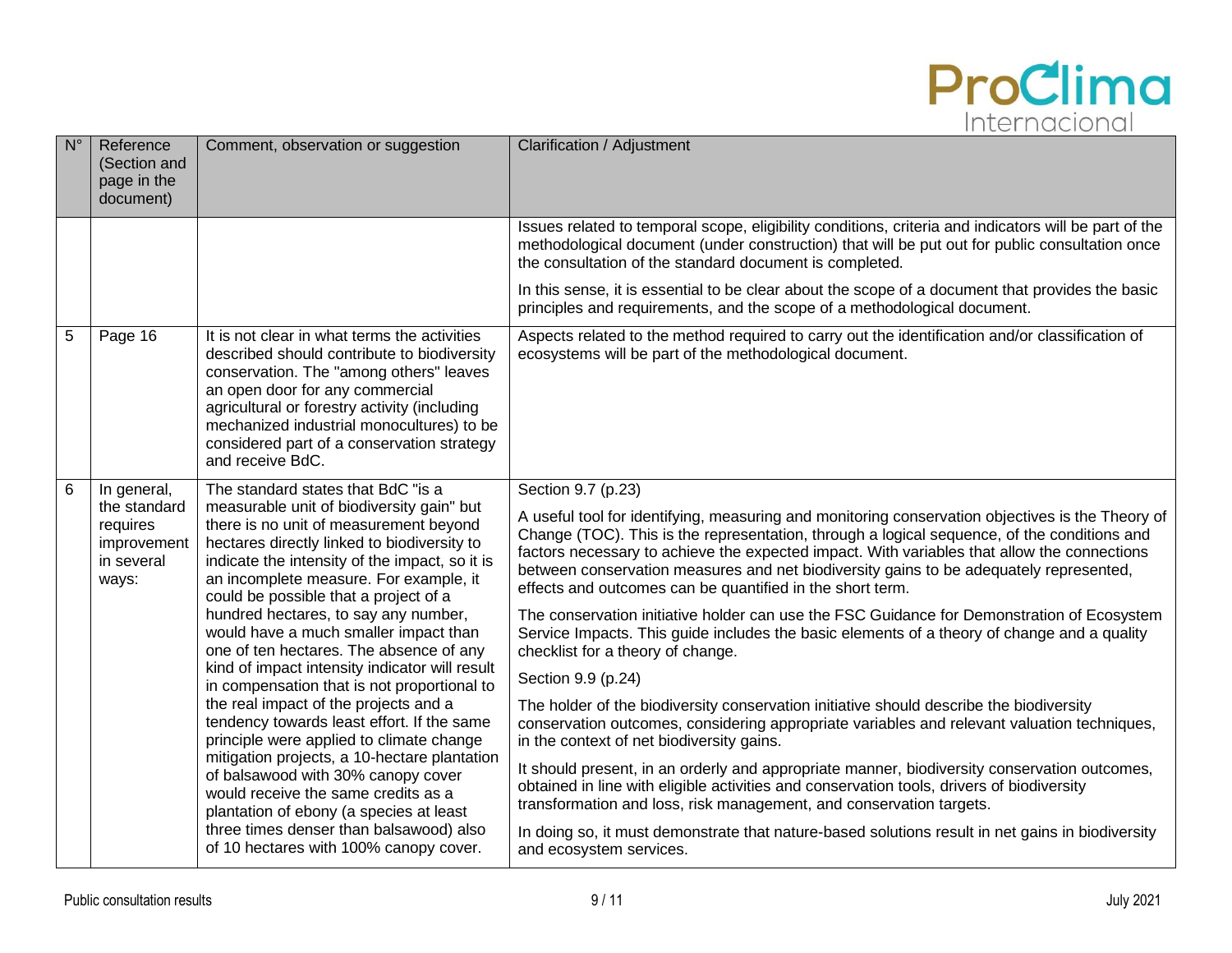

| $N^{\circ}$ | Reference<br>(Section and<br>page in the<br>document) | Comment, observation or suggestion                                                                                                                                                                | Clarification / Adjustment                                                                                                                                                                                                                              |
|-------------|-------------------------------------------------------|---------------------------------------------------------------------------------------------------------------------------------------------------------------------------------------------------|---------------------------------------------------------------------------------------------------------------------------------------------------------------------------------------------------------------------------------------------------------|
|             |                                                       |                                                                                                                                                                                                   | The quote on Balso and Ebony does not seem an adequate example to identify the intensity of<br>an impact, even if it refers to GHG removals.                                                                                                            |
|             |                                                       | There is nothing in the standard related to<br>the minimum or maximum duration that a<br>project must have, nor about crediting<br>periods.                                                       | Program definitions on the duration of biodiversity conservation initiatives will be part of the<br>methodology document.                                                                                                                               |
|             |                                                       | The BdCs also do not have a defined                                                                                                                                                               | Within the scope of this standard, a "temporal scope" for the BdCs is not defined.                                                                                                                                                                      |
|             |                                                       | temporal scope; it is not specified for how<br>long the action that generates the credits<br>must last, nor is there any measure that<br>guarantees the permanence of the actions<br>carried out. | Regarding the phrase "it is not specified for how long the action that generates the credits<br>should last", this is related to the duration of biodiversity conservation initiatives and will be<br>handled in detail in the methodological document. |
|             |                                                       | It is not specified whether the same area<br>can apply to BdC for different or<br>complementary actions.                                                                                          | The comment is unclear.                                                                                                                                                                                                                                 |
|             |                                                       | There are also no eligibility conditions so                                                                                                                                                       | Eligibility considerations will be part of the methodological document.                                                                                                                                                                                 |
|             |                                                       | that a landowner can carry out destructive<br>mining actions and then generate a<br>biodiversity conservation project and                                                                         | Although it is worth noting that, in general, all processes that promote the development of<br>"desirable" behaviors are prone to be linked to "perverse incentives"                                                                                    |
|             |                                                       | obtain a BdC, constituting a perverse<br>incentive.                                                                                                                                               | On the other hand, it should be emphasized that eligibility alone is neither the only nor<br>sufficient condition for a project to be eligible for BdC.                                                                                                 |